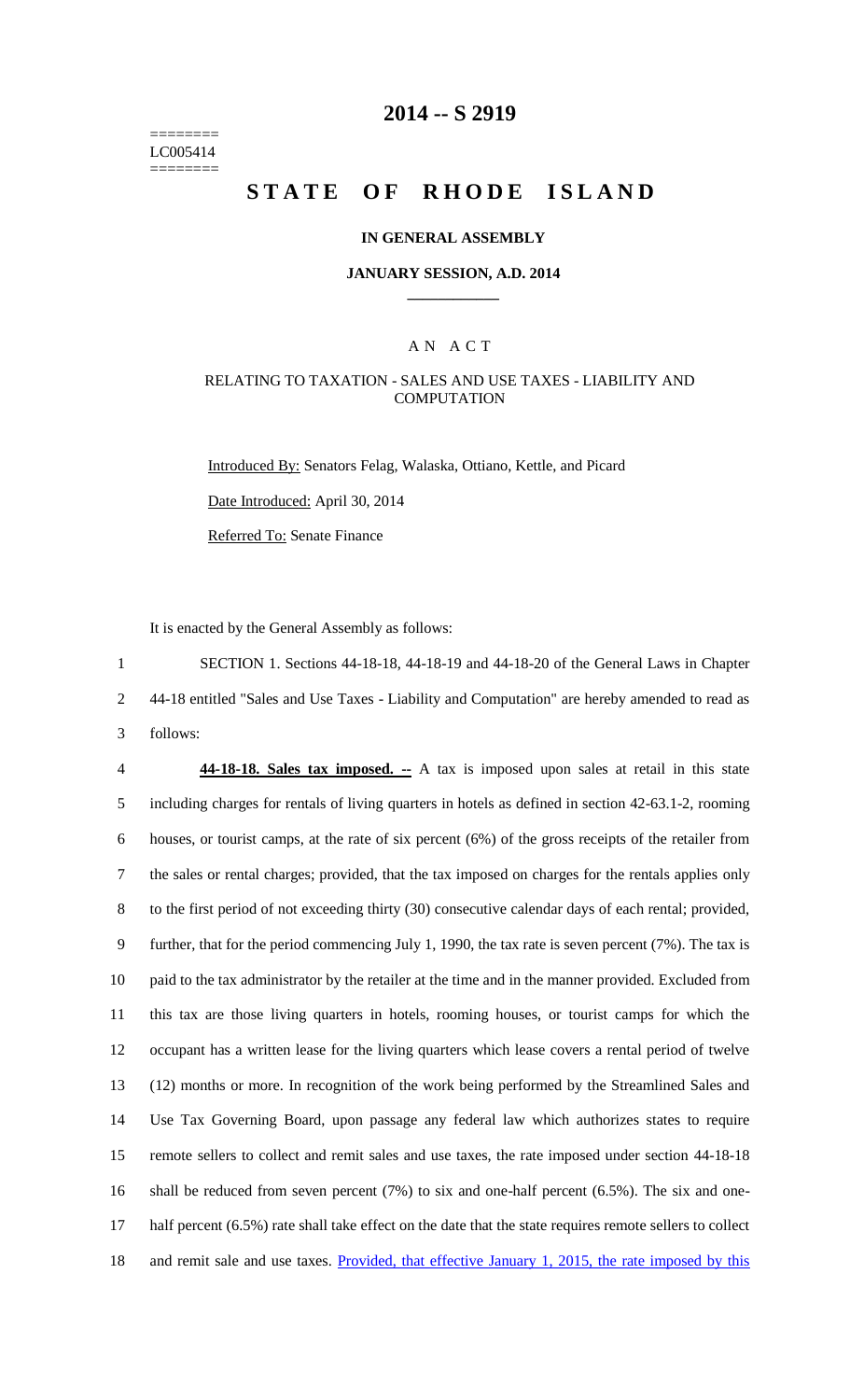### 1 section shall be reduced and set at three percent (3%).

 **44-18-19. Collection of sales tax by retailer. --** The retailer shall add the tax imposed by this chapter to the sale price or charge, and when added the tax constitutes a part of the price or charge, is a debt from the consumer or user to the retailer, and is recoverable at law in the same manner as other debts; provided, that the amount of tax that the retailer collects from the consumer or user is as follows:

| 7  | Amount of Sale            | Amount of Tax |
|----|---------------------------|---------------|
| 8  | \$0.01 to \$.08 inclusive | No Tax        |
| 9  | .09 to .24 inclusive      | .01           |
| 10 | .25 to .41 inclusive      | .02           |
| 11 | .42 to .58 inclusive      | .03           |
| 12 | .59 to .74 inclusive      | .04           |
| 13 | .75 to .91 inclusive      | .05           |
| 14 | .92 to 1.08 inclusive     | .06           |

 and where the amount of the sale is more than one dollar and eight cents (\$1.08) the amount of the tax is computed at the rate of six percent (6%); provided, that the amount of tax that the retailer collects from the consumer or user for the period commencing July 1, 1990 is as follows:

| 18 | <b>Amount of Sale</b>       | Amount of Tax |
|----|-----------------------------|---------------|
| 19 | \$ 0.01 to \$ .07 inclusive | No Tax        |
| 20 | .08 to .21 inclusive        | .01           |
| 21 | .22 to .35 inclusive        | .02           |
| 22 | .36 to .49 inclusive        | .03           |
| 23 | .50 to .64 inclusive        | .04           |
| 24 | .65 to .78 inclusive        | .05           |
| 25 | .79 to .92 inclusive        | .06           |
| 26 | .93 to 1.07 inclusive       | .07           |

 and where the amount of the sale is more than one dollar and seven cents (\$1.07) the amount of 28 the tax is computed at the rate of seven percent (7%).

29 Provided, that effective January 1, 2015, the amount of the tax shall be computed at the rate of

three percent  $(3\%)$ .

 **44-18-20. Use tax imposed. --** (a) An excise tax is imposed on the storage, use, or other consumption in this state of tangible personal property, prewritten computer software delivered electronically or by load and leave or services as defined in section 44-18-7.3; including a motor vehicle, a boat, an airplane, or a trailer, purchased from any retailer at the rate of six percent (6%)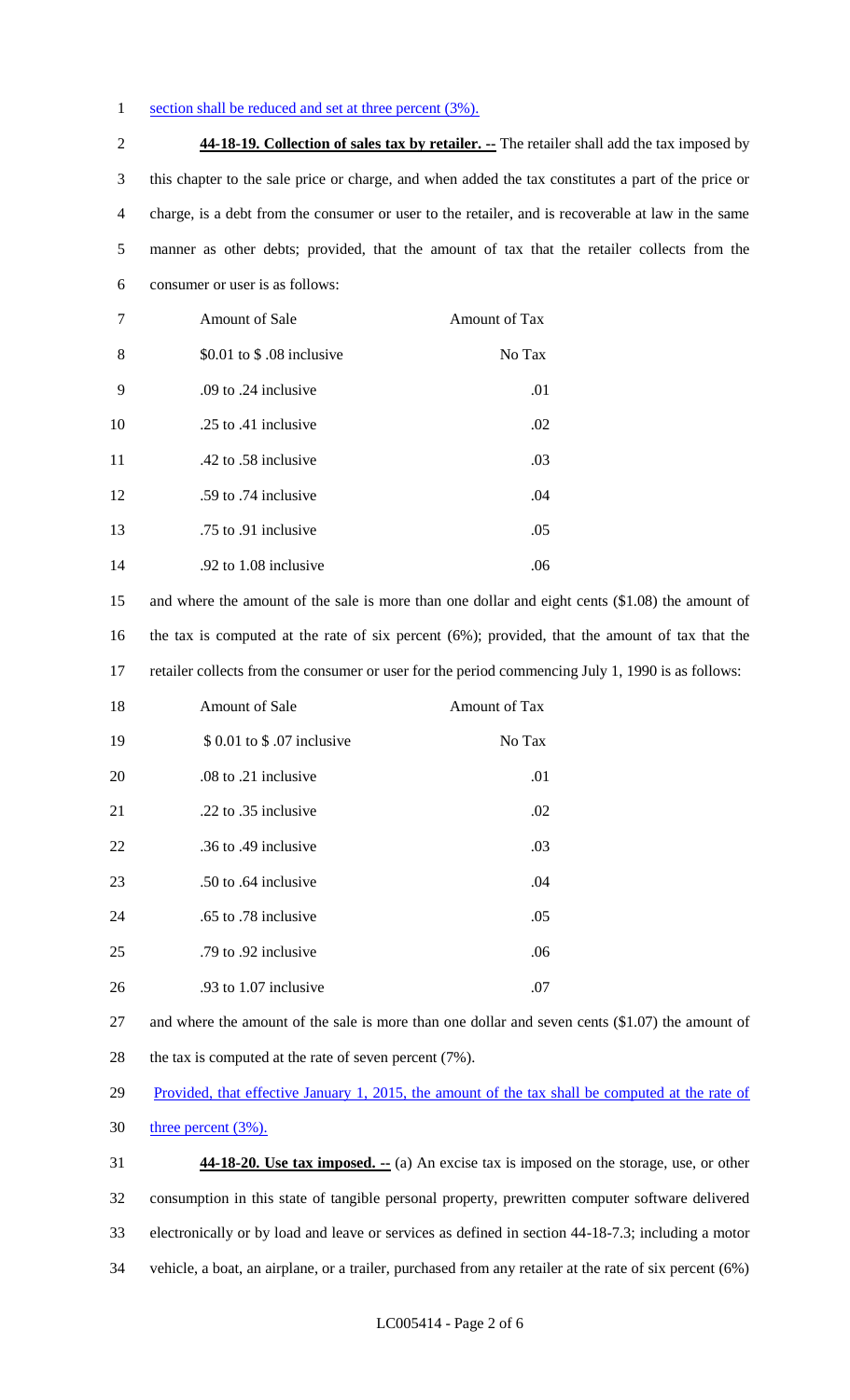of the sale price of the property.

| $\overline{2}$ | (b) An excise tax is imposed on the storage, use, or other consumption in this state of a                 |
|----------------|-----------------------------------------------------------------------------------------------------------|
| 3              | motor vehicle, a boat, an airplane, or a trailer purchased from other than a licensed motor vehicle       |
| 4              | dealer or other than a retailer of boats, airplanes, or trailers respectively, at the rate of six percent |
| 5              | (6%) of the sale price of the motor vehicle, boat, airplane, or trailer.                                  |
| 6              | (c) The word "trailer" as used in this section and in section 44-18-21 means and includes                 |
| 7              | those defined in section $31-1-5(a) - (e)$ and also includes boat trailers, camping trailers, house       |
| 8              | trailers, and mobile homes.                                                                               |
| 9              | (d) Notwithstanding the provisions contained in this section and in section 44-18-21                      |
| 10             | relating to the imposition of a use tax and liability for this tax on certain casual sales, no tax is     |
| 11             | payable in any casual sale:                                                                               |
| 12             | (1) When the transferee or purchaser is the spouse, mother, father, brother, sister, or                   |
| 13             | child of the transferor or seller;                                                                        |
| 14             | (2) When the transfer or sale is made in connection with the organization, reorganization,                |
| 15             | dissolution, or partial liquidation of a business entity; provided:                                       |
| 16             | (i) The last taxable sale, transfer, or use of the article being transferred or sold was                  |
| 17             | subjected to a tax imposed by this chapter;                                                               |
| 18             | (ii) The transferee is the business entity referred to or is a stockholder, owner, member,                |
| 19             | or partner; and                                                                                           |
| 20             | (iii) Any gain or loss to the transferor is not recognized for income tax purposes under                  |
| 21             | the provisions of the federal income tax law and treasury regulations and rulings issued                  |
| 22             | thereunder;                                                                                               |
| 23             | (3) When the sale or transfer is of a trailer, other than a camping trailer, of the type                  |
| 24             | ordinarily used for residential purposes and commonly known as a house trailer or as a mobile             |
| 25             | home; or                                                                                                  |
| 26             | (4) When the transferee or purchaser is exempt under the provisions of section 44-18-30                   |
| 27             | or other general law of this state or special act of the general assembly of this state.                  |
| 28             | (e) The term "casual" means a sale made by a person other than a retailer; provided, that                 |
| 29             | in the case of a sale of a motor vehicle, the term means a sale made by a person other than a             |
| 30             | licensed motor vehicle dealer or an auctioneer at an auction sale. In no case is the tax imposed          |
| 31             | under the provisions of subsections (a) and (b) of this section on the storage, use, or other             |
| 32             | consumption in this state of a used motor vehicle less than the product obtained by multiplying           |
| 33             | the amount of the retail dollar value at the time of purchase of the motor vehicle by the applicable      |
| 34             | tax rate; provided, that where the amount of the sale price exceeds the amount of the retail dollar       |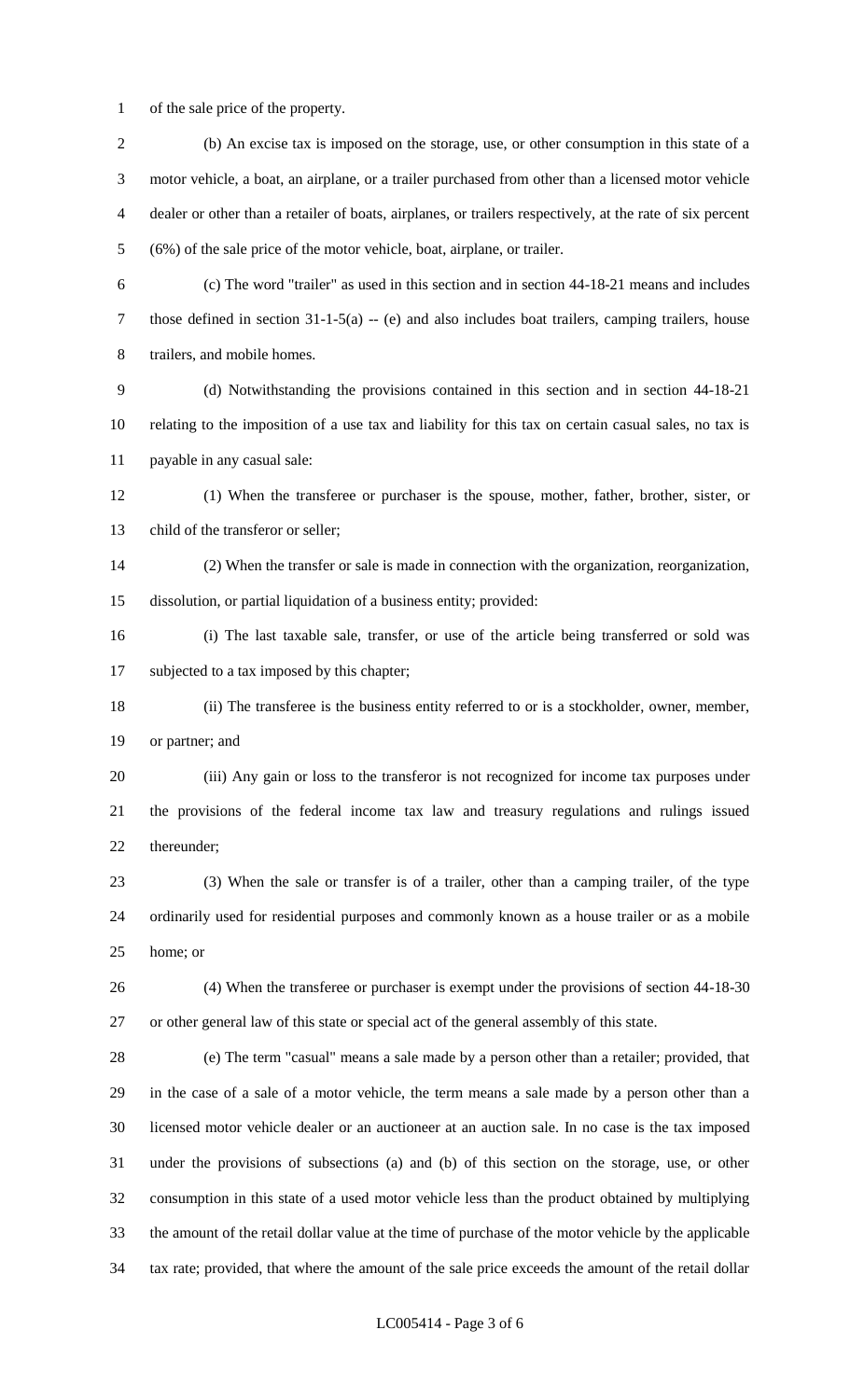value, the tax is based on the sale price. The tax administrator shall use as his or her guide the retail dollar value as shown in the current issue of any nationally recognized used vehicle guide for appraisal purposes in this state. On request within thirty (30) days by the taxpayer after payment of the tax, if the tax administrator determines that the retail dollar value as stated in this subsection is inequitable or unreasonable, he or she shall, after affording the taxpayer reasonable opportunity to be heard, re-determine the tax.

 (f) Every person making more than five (5) retail sales of tangible personal property or prewritten computer software delivered electronically or by load and leave, or services as defined in section 44-18-7.3 during any twelve (12) month period, including sales made in the capacity of assignee for the benefit of creditors or receiver or trustee in bankruptcy, is considered a retailer within the provisions of this chapter.

 (g) (1) "Casual sale" includes a sale of tangible personal property not held or used by a seller in the course of activities for which the seller is required to hold a seller's permit or permits or would be required to hold a seller's permit or permits if the activities were conducted in this state; provided, that the sale is not one of a series of sales sufficient in number, scope, and character (more than five (5) in any twelve (12) month period) to constitute an activity for which the seller is required to hold a seller's permit or would be required to hold a seller's permit if the activity were conducted in this state.

 (2) Casual sales also include sales made at bazaars, fairs, picnics, or similar events by nonprofit organizations, which are organized for charitable, educational, civic, religious, social, recreational, fraternal, or literary purposes during two (2) events not to exceed a total of six (6) days duration each calendar year. Each event requires the issuance of a permit by the division of taxation. Where sales are made at events by a vendor, which holds a sales tax permit and is not a nonprofit organization, the sales are in the regular course of business and are not exempt as casual sales.

 (h) The use tax imposed under this section for the period commencing July 1, 1990 is at the rate of seven percent (7%). In recognition of the work being performed by the Streamlined Sales and Use Tax Governing Board, upon passage of any federal law which authorizes states to require remote sellers to collect and remit sales and use taxes, effective the first (1st) day of the first (1st) state fiscal quarter following the change, the rate imposed under section 44-18-18 shall be reduced from seven percent (7.0%) to six and one-half percent (6.5%). The six and one- half percent (6.5%) rate shall take effect on the date that the state requires remote sellers to collect and remit sales and use taxes. Provided, that effective January 1, 2015, the rate imposed by this 34 section shall be reduced and set at three percent (3%).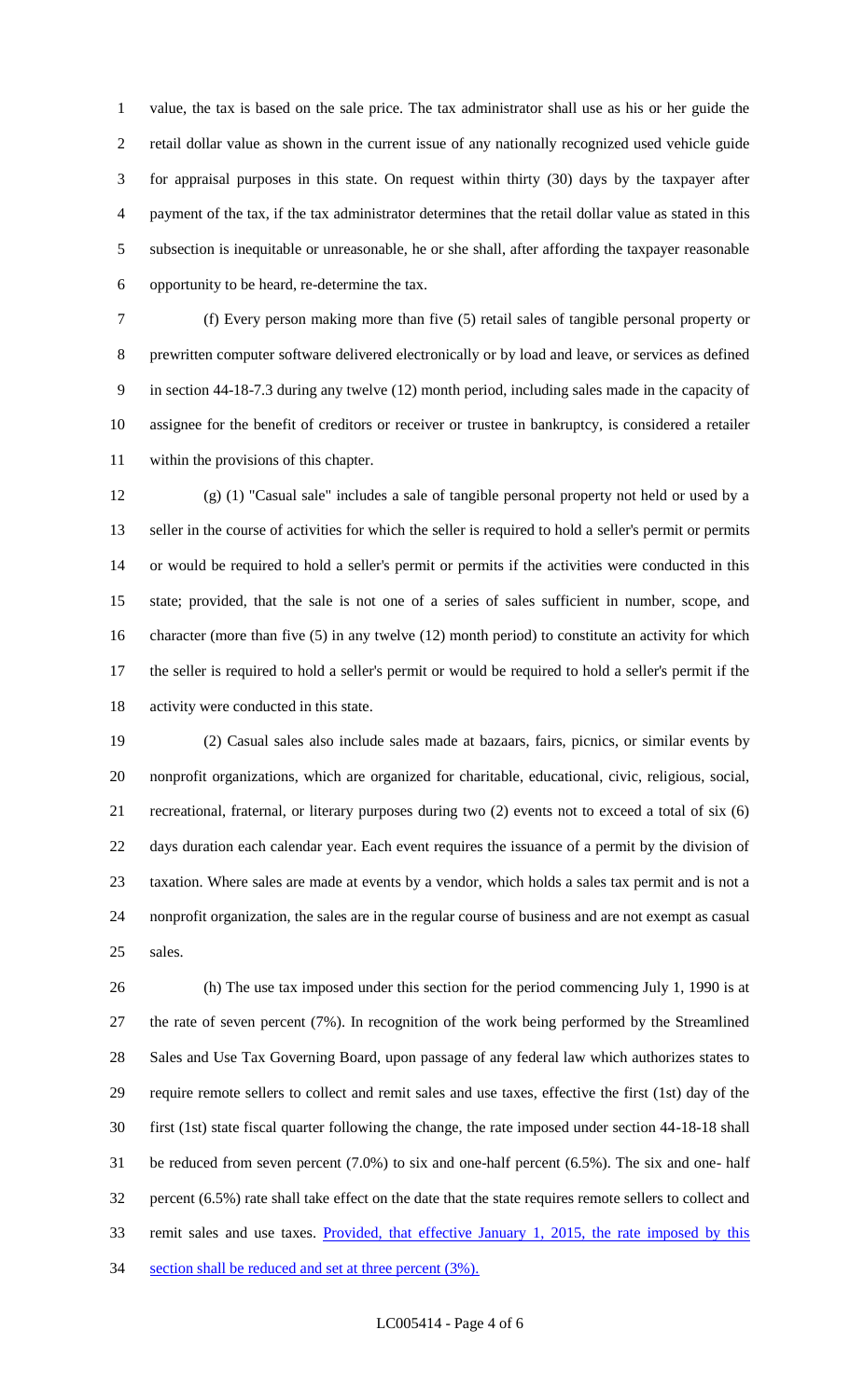1 SECTION 2. This act shall take effect upon passage.

#### $=$ LC005414  $=$

LC005414 - Page 5 of 6